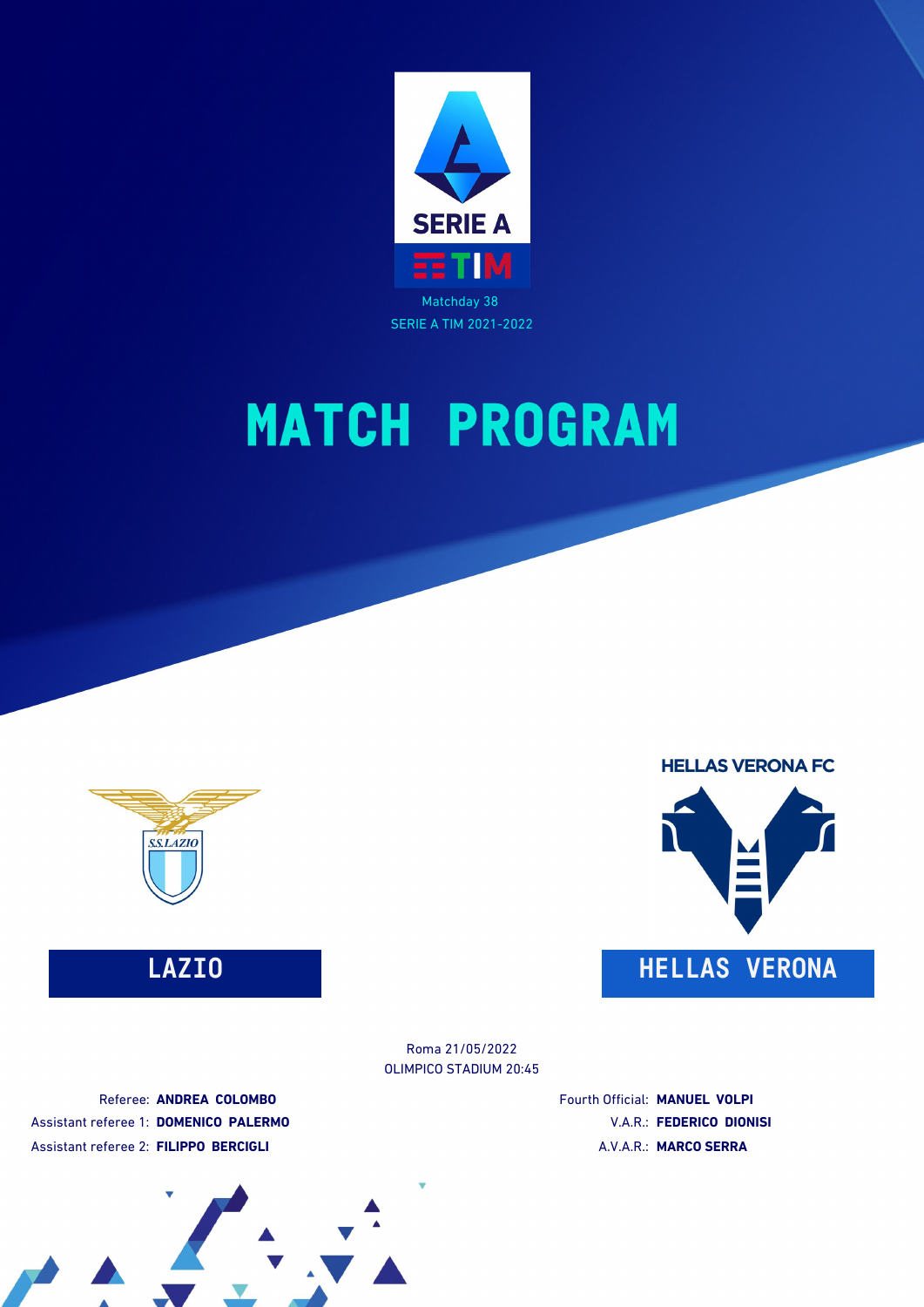

Roma 21/05/2022 OLIMPICO STADIUM - 20:45



#### **SERIE A TIM 2021-22**

| <b>OVERALL</b>       | <b>PTS</b> | P  | W  | D  |                  | GF | <b>GA</b> | <b>GD</b>  |
|----------------------|------------|----|----|----|------------------|----|-----------|------------|
| <b>LAZIO</b>         | 63         | 37 | 18 | 9  | 10               | 74 | 55        | $+19$      |
| <b>HELLAS VERONA</b> | 52         | 37 | 14 | 10 | 13               | 62 | 56        | $+6$       |
| <b>HOME/AWAY</b>     | <b>PTS</b> | Þ  | W  | D  |                  | GF | <b>GA</b> | <b>AVG</b> |
| <b>LAZIO</b>         | 35         | 18 | 10 | 5  | 3                | 39 | 22        | 2.2        |
| <b>HELLAS VERONA</b> | 22         | 18 | 5  | 7  | $\boldsymbol{6}$ | 28 | 31        | 1.6        |

#### **HEAD TO HEAD - LAST 5 MATCHES**

| 2021-22 MD 9  | <b>HELLAS VERONA</b>                                                                  | <b>LAZIO</b>                                                                                                          |         |
|---------------|---------------------------------------------------------------------------------------|-----------------------------------------------------------------------------------------------------------------------|---------|
| 24/10/2021    | 30'(1°T) G. SIMEONE, 36'(1°T) G. SIMEONE, 17'(2°T) G.<br>SIMEONE, 47'(2°T) G. SIMEONE | 1'(2°T) C. IMMOBILE                                                                                                   | $4 - 1$ |
| 2020-21 MD 30 | <b>HELLAS VERONA</b>                                                                  | <b>LAZIO</b>                                                                                                          |         |
| 11/04/2021    |                                                                                       | 47'(2°T) S. MILINKOVIC-SAVIC                                                                                          | $0 - 1$ |
| 2020-21 MD 11 | <b>LAZIO</b>                                                                          | <b>HELLAS VERONA</b>                                                                                                  |         |
| 12/12/2020    | 11'(2°T) F. CAICEDO                                                                   | 45'(1°T)[A] M. LAZZARI, 22'(2°T) A. TAMEZE                                                                            | $1 - 2$ |
| 2019-20 MD 36 | <b>HELLAS VERONA</b>                                                                  | <b>LAZIO</b>                                                                                                          |         |
| 26/07/2020    | 38'(1°T) S. AMRABAT                                                                   | 51'(1°T) C. IMMOBILE, 11'(2°T) S. MILINKOVIC-SAVIC, 18'(2°T)<br>J. CORREA, 39'(2°T) C. IMMOBILE, 49'(2°T) C. IMMOBILE | $1 - 5$ |
| 2019-20 MD 17 | <b>LAZIO</b>                                                                          | <b>HELLAS VERONA</b>                                                                                                  |         |
| 05/02/2020    |                                                                                       |                                                                                                                       | $0 - 0$ |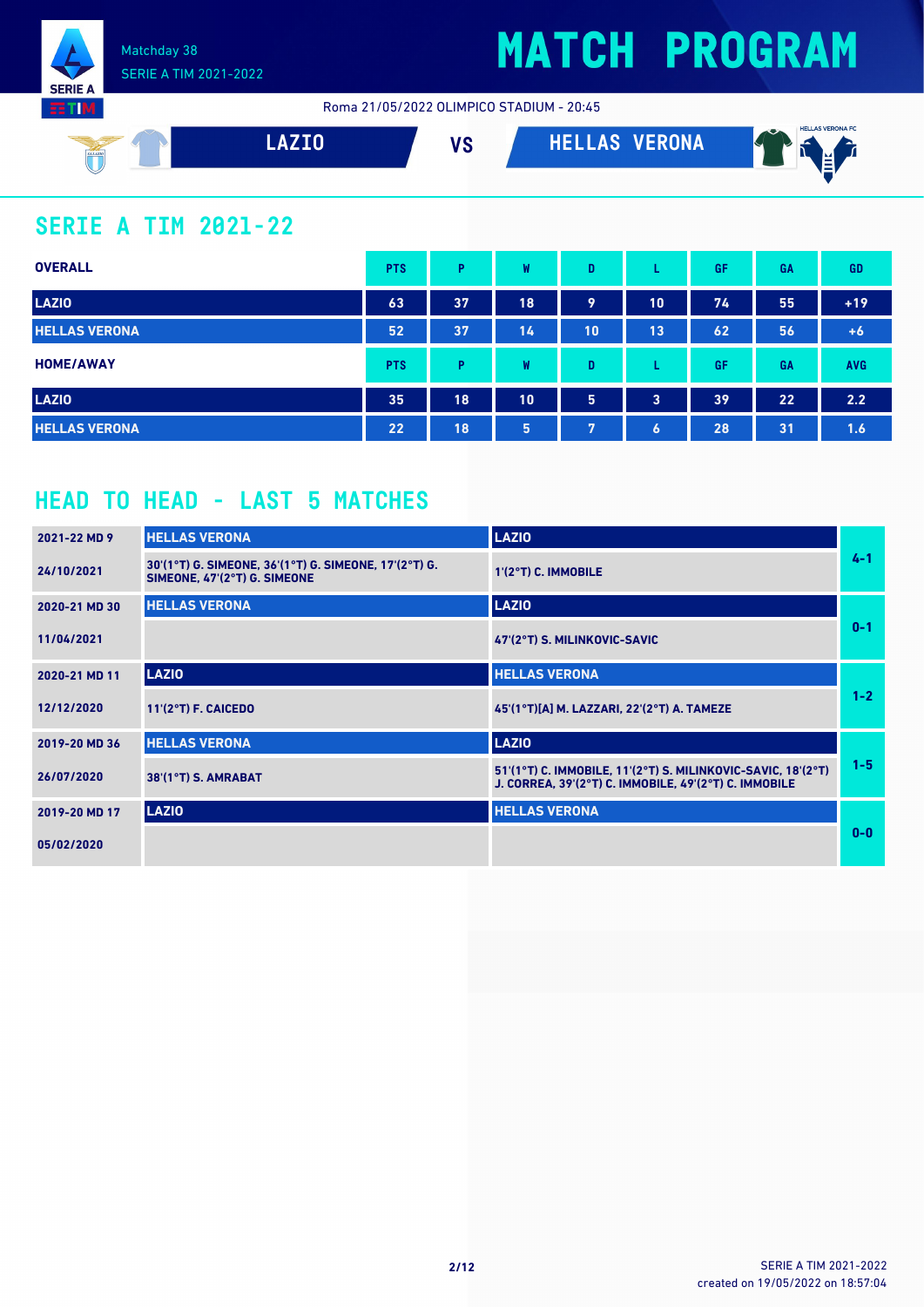

#### Roma 21/05/2022 OLIMPICO STADIUM - 20:45

| SSLAZIO<br>$\mathcal{L}$ | 7TN | 11 A | VERONA | <b>HELLAS VERONA FC</b><br>$\rightarrow$<br>A4F<br>. . |
|--------------------------|-----|------|--------|--------------------------------------------------------|
|                          |     |      |        |                                                        |

#### **SQUADS**

| <b>LAZIO</b>                  | CAPS A                | <b>GOALS A</b>  | GOALS 2021-22  | CAPS 2021-22   | MINS. 2021-22 |
|-------------------------------|-----------------------|-----------------|----------------|----------------|---------------|
| <b>GOALKEEPERS</b>            |                       |                 |                |                |               |
| 1 THOMAS STRAKOSHA            | 163                   | 196             | 26             | 22             | 2110          |
| 25 PEPE REINA                 | 190                   | 201             | 29             | 15             | 1440          |
| <b>31 MARIUS ADAMONIS</b>     | $\mathbf{0}$          | $\mathbf{0}$    | $\mathbf{0}$   | 0              | 0             |
| 41 ALESSIO FURLANETTO         | $\mathbf{0}$          | $\bf{0}$        | $\mathbf{0}$   | 0              | $\mathbf{0}$  |
| <b>DEFENDERS</b>              |                       |                 |                |                |               |
| 3 LUIZ FELIPE                 | 105                   | $\overline{2}$  | $\mathbf{0}$   | 30             | 2614          |
| 4 GIL PATRIC                  | 124                   | $\mathbf{1}$    | $\mathbf{1}$   | 24             | 1737          |
| <b>16 DIMITRIJE KAMENOVIC</b> | $\mathbf{0}$          | $\mathbf{0}$    | $\mathbf{0}$   | $\mathbf{0}$   | 0             |
| 23 ELSEID HYSAJ               | 243                   | $\overline{2}$  | $\mathbf{1}$   | 29             | 2149          |
| 26 STEFAN RADU                | 348                   | 5               | $\mathbf{0}$   | 10             | 605           |
| <b>FRANCESCO ACERBI</b><br>33 | 321                   | 21              | 4              | 29             | 2609          |
| 44 ROMANO MUSSOLINI           | $\mathbf{0}$          | $\mathbf{0}$    | $\pmb{0}$      | 0              | 0             |
| <b>77 ADAM MARUSIC</b>        | 141                   | 9               | $\mathbf{1}$   | 32             | 2800          |
| <b>MIDFIELDERS</b>            |                       |                 |                |                |               |
| <b>6</b> LUCAS LEIVA          | 154                   | $\overline{2}$  | $\mathbf{0}$   | 34             | 1782          |
| JEAN-DANIEL AKPA AKPRO<br>8   | 41                    | $\pmb{0}$       | $\mathbf{0}$   | 9              | 330           |
| <b>18 LUKA ROMERO</b>         | $7\overline{ }$       | $\mathbf{0}$    | $\mathbf{0}$   | $\overline{7}$ | 81            |
| <b>MATTIA ZACCAGNI</b><br>20  | 109                   | 13              | $\overline{6}$ | 30             | 2145          |
| 21 SERGEJ MILINKOVIC-SAVIC    | 230                   | 48              | 11             | 36             | 3201          |
| 27 RAUL MORO                  | 13                    | $\pmb{0}$       | $\mathbf{0}$   | 11             | 230           |
| <b>MANUEL LAZZARI</b><br>29   | 163                   | $7\phantom{.0}$ | 3              | 30             | 1693          |
| <b>32 DANILO CATALDI</b>      | 172                   | $\overline{7}$  | $\mathbf{1}$   | 31             | 1729          |
| <b>50 MARCO BERTINI</b>       | $\mathbf{1}$          | $\mathbf{0}$    | $\mathbf{0}$   | $\mathbf{0}$   | 0             |
| 88 TOMA BASIC                 | 28                    | $\bf{0}$        | $\pmb{0}$      | 28             | 998           |
| <b>FORWARDS</b>               |                       |                 |                |                |               |
| 7 FELIPE ANDERSON             | 174                   | 30              | 5              | 37             | 2956          |
| <b>PEDRO</b><br>9             | 58                    | 13              | 8              | 31             | 2115          |
| <b>LUIS ALBERTO</b><br>10     | 174                   | 36              | 5              | 34             | 2482          |
| <b>JOVANE CABRAL</b><br>11    | $\overline{2}$        | $\mathbf{0}$    | $\mathbf{0}$   | $\overline{2}$ | 126           |
| 17 CIRO IMMOBILE              | 291                   | 182             | 27             | 31             | 2871          |
| <b>STAFF</b>                  |                       |                 |                |                |               |
| <b>Coach</b>                  | <b>MAURIZIO SARRI</b> |                 |                |                |               |

One yellow card from a suspension Suspension Suspension Suspension Suspension Suspension Suspension Suspension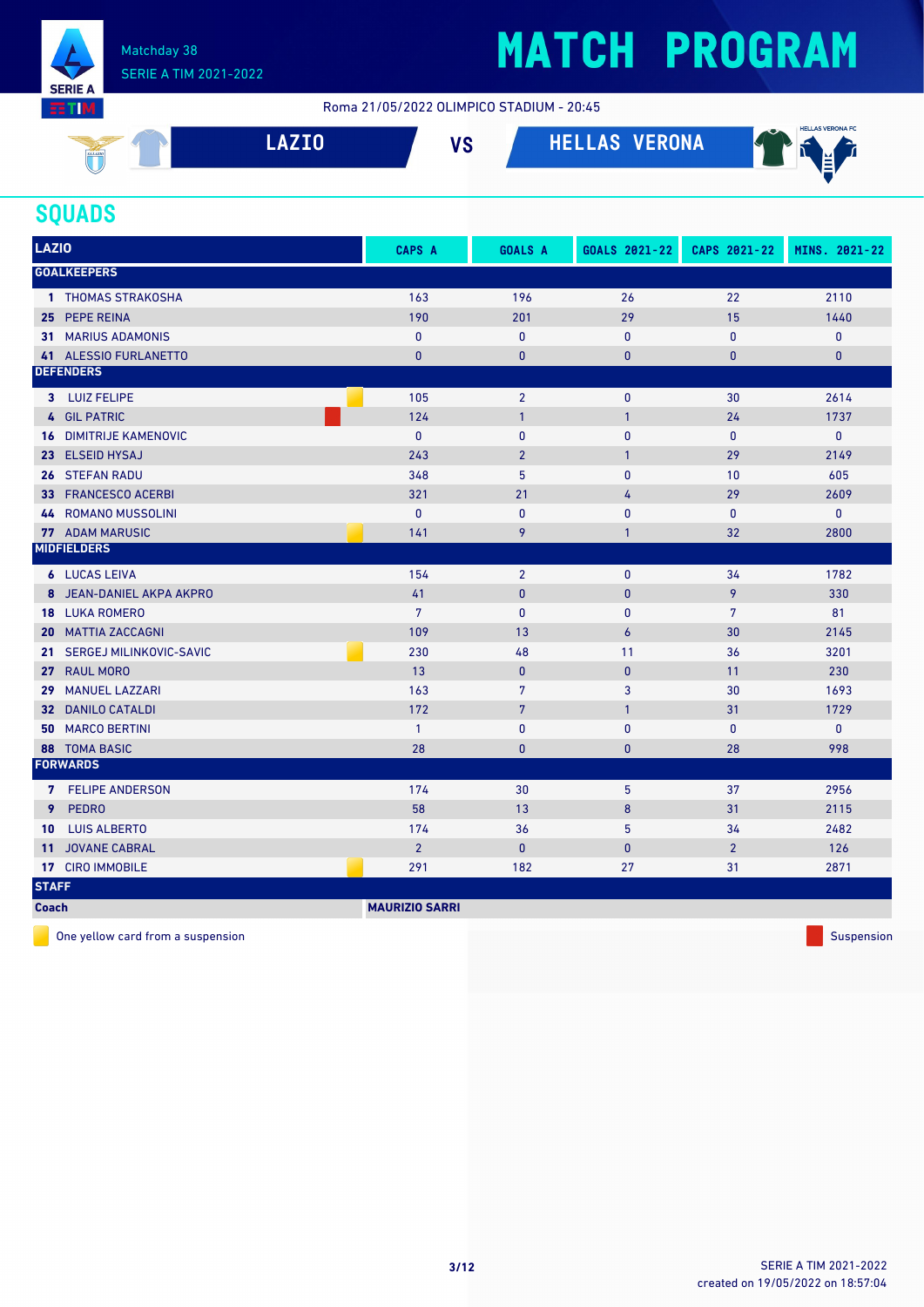

#### Roma 21/05/2022 OLIMPICO STADIUM - 20:45

|                 |                               | <b>LAZIO</b> | <b>VS</b>         |                | <b>HELLAS VERONA</b> |                | <b>HELLAS VERONA FC</b> |
|-----------------|-------------------------------|--------------|-------------------|----------------|----------------------|----------------|-------------------------|
|                 | <b>HELLAS VERONA</b>          |              | <b>CAPS A</b>     | <b>GOALS A</b> | GOALS 2021-22        | CAPS 2021-22   | MINS. 2021-22           |
|                 | <b>GOALKEEPERS</b>            |              |                   |                |                      |                |                         |
|                 | 1 IVOR PANDUR                 |              | $\overline{7}$    | 12             | $\boldsymbol{6}$     | 3              | 294                     |
|                 | <b>12 MATTIA CHIESA</b>       |              | $\mathbf{0}$      | $\bf{0}$       | $\mathbf{0}$         | $\mathbf{0}$   | $\pmb{0}$               |
|                 | 22 ALESSANDRO BERARDI         |              | $\mathbf{1}$      | $\mathbf{0}$   | $\mathbf{0}$         | $\mathbf{0}$   | $\mathbf{0}$            |
|                 | 74 ELIA BOSEGGIA              |              | $\mathbf{0}$      | $\mathbf{0}$   | $\mathbf{0}$         | $\mathbf{0}$   | $\mathbf{0}$            |
|                 | <b>80 KAUR KIVILA</b>         |              | $\mathbf{0}$      | $\mathbf{0}$   | $\mathbf{0}$         | $\mathbf{0}$   | $\pmb{0}$               |
|                 | 94 GIACOMO TONIOLO            |              | $\mathbf{0}$      | $\mathbf{0}$   | $\mathbf{0}$         | $\mathbf{0}$   | $\mathbf{0}$            |
|                 | 96 LORENZO MONTIPO'           |              | 71                | 124            | 50                   | 34             | 3267                    |
|                 | <b>DEFENDERS</b>              |              |                   |                |                      |                |                         |
|                 | <b>5 DAVIDE FARAONI</b>       |              | 159               | 16             | 4                    | 31             | 2647                    |
| 16              | NICOLO' CASALE                |              | 35                | $\pmb{0}$      | $\pmb{0}$            | 35             | 2681                    |
| 17              | <b>FEDERICO CECCHERINI</b>    |              | 195               | 3              | $\mathbf{1}$         | 33             | 2445                    |
| 21 <sup>2</sup> | <b>KORAY GUNTER</b>           |              | 103               | $\mathbf{0}$   | $\mathbf{0}$         | 30             | 2571                    |
| 27              | <b>PAWEL DAWIDOWICZ</b>       |              | 61                | 1              | 0                    | 16             | 1284                    |
| 29 <sup>°</sup> | <b>FABIO DEPAOLI</b>          |              | 132               | $\mathbf{1}$   | $\mathbf{1}$         | 23             | 881                     |
| 30              | <b>GIANLUCA FRABOTTA</b>      |              | 18                | $\mathbf{0}$   | $\mathbf{0}$         | $\overline{2}$ | 28                      |
| 31              | <b>BOSKO SUTALO</b>           |              | 37                | $\mathbf{0}$   | $\pmb{0}$            | 23             | 985                     |
| 39              | <b>DAVIDE REDONDI</b>         |              | $\mathbf{0}$      | $\mathbf{0}$   | $\mathbf 0$          | $\mathbf{0}$   | $\mathbf 0$             |
| 42              | <b>DIEGO COPPOLA</b>          |              | 3                 | $\mathbf{0}$   | $\mathbf{0}$         | 3              | 172                     |
|                 | <b>45 PANAGIOTIS RETSOS</b>   |              | 5                 | $\mathbf{0}$   | $\mathbf 0$          | 5              | 70                      |
|                 | <b>MIDFIELDERS</b>            |              |                   |                |                      |                |                         |
|                 | 4 MIGUEL VELOSO               |              | 191               | 8              | $\mathbf 0$          | 21             | 1330                    |
|                 | 7 ANTONIN BARAK               |              | 129               | 27             | 11                   | 29             | 2497                    |
|                 | 8 DARKO LAZOVIC               |              | 205               | 12             | $\mathbf{1}$         | 33             | 2835                    |
|                 | 14 IVAN ILIC                  |              | 61                | 3              | $\mathbf{1}$         | 32             | 2664                    |
| 24              | <b>DANIEL BESSA</b>           |              | 103               | 5              | $\mathbf{1}$         | 23             | 819                     |
| 26              | <b>CHRISTIAN PIEROBON</b>     |              | $\mathbf{0}$      | $\mathbf{0}$   | $\mathbf{0}$         | $\mathbf{0}$   | $\mathbf{0}$            |
| 61              | <b>ADRIEN TAMEZE</b>          |              | 77                | 5              | 4                    | 37             | 2688                    |
|                 | <b>63 MATTIA TURRA</b>        |              | $\mathbf{0}$      | $\mathbf{0}$   | $\mathbf{0}$         | $\mathbf{0}$   | $\mathbf{0}$            |
|                 | <b>78 MARTIN HONGLA</b>       |              | 17                | $\pmb{0}$      | 0                    | 17             | 633                     |
|                 | <b>88 MATEUSZ PRASZELIK</b>   |              | $\overline{2}$    | $\mathbf{0}$   | $\bf{0}$             | $\overline{2}$ | 30                      |
|                 | 97 FILIPPO TERRACCIANO        |              | $\mathbf{1}$      | 0              | 0                    | $\mathbf{1}$   | 9                       |
|                 | <b>FORWARDS</b>               |              |                   |                |                      |                |                         |
|                 | <b>10 GIANLUCA CAPRARI</b>    |              | 212               | 44             | 12                   | 34             | 2799                    |
|                 | 11 KEVIN LASAGNA              |              | 200               | 38             | $\mathbf{1}$         | 27             | 1185                    |
|                 | <b>18 MATTEO CANCELLIERI</b>  |              | 12                | $\mathbf{1}$   | $\mathbf{1}$         | 12             | 274                     |
|                 | <b>32 DAVID FLAKUS BOSILJ</b> |              | $\mathbf{0}$      | $\mathbf{0}$   | $\mathbf{0}$         | $\mathbf{0}$   | $\mathbf{0}$            |
|                 | <b>70 DAVIDE BRAGANTINI</b>   |              | $\mathbf 0$       | 0              | $\mathbf 0$          | 0              | $\bf{0}$                |
|                 | <b>71 MATTIA FLORIO</b>       |              | $\mathbf{0}$      | $\mathbf{0}$   | $\bf{0}$             | $\mathbf{0}$   | $\mathbf{0}$            |
|                 | 99 GIOVANNI SIMEONE           |              | 214               | 66             | 16                   | 35             | 2744                    |
| <b>STAFF</b>    |                               |              |                   |                |                      |                |                         |
| <b>Coach</b>    |                               |              | <b>IGOR TUDOR</b> |                |                      |                |                         |

One yellow card from a suspension  $\Box$  Suspension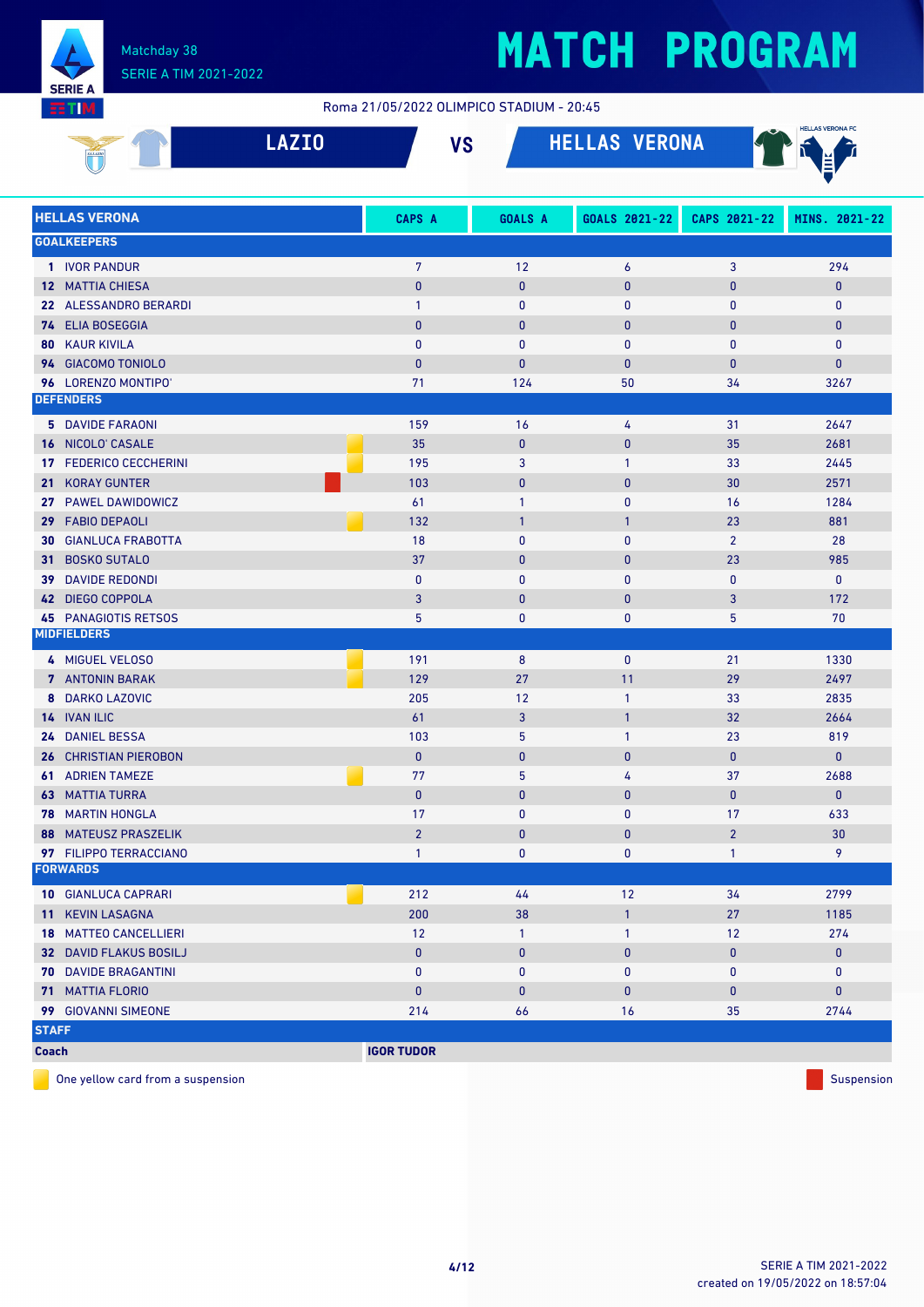

Roma 21/05/2022 OLIMPICO STADIUM - 20:45



### **LAST 5 MATCHES**

| <b>LAZIO</b>       |                                                            |                                                                                                   |         |
|--------------------|------------------------------------------------------------|---------------------------------------------------------------------------------------------------|---------|
| <b>MATCHDAY 37</b> | <b>JUVENTUS</b>                                            | <b>LAZIO</b>                                                                                      | $2 - 2$ |
| 16/05/2022         | 10'(1°T) D. VLAHOVIC, 36'(1°T) A. MORATA                   | 6'(2°T)[A] ALEX SANDRO, 51'(2°T) S. MILINKOVIC-SAVIC                                              |         |
| <b>MATCHDAY 36</b> | <b>LAZIO</b>                                               | <b>SAMPDORIA</b>                                                                                  | $2 - 0$ |
| 07/05/2022         | 41'(1°T) G. PATRIC, 14'(2°T) LUIS ALBERTO                  |                                                                                                   |         |
| <b>MATCHDAY 35</b> | <b>SPEZIA</b>                                              | <b>LAZIO</b>                                                                                      |         |
| 30/04/2022         | 9'(1°T) K. AMIAN, 35'(1°T) K. AGUDELO, 11'(2°T) P. HRISTOV | 33'(1°T) C. IMMOBILE, 9'(2°T)[A] I. PROVEDEL, 23'(2°T) S.<br>MILINKOVIC-SAVIC, 45'(2°T) F. ACERBI | $3 - 4$ |
| <b>MATCHDAY 34</b> | <b>LAZIO</b>                                               | <b>MILAN</b>                                                                                      | $1 - 2$ |
| 24/04/2022         | 4'(1°T) C. IMMOBILE                                        | 5'(2°T) O. GIROUD, 47'(2°T) S. TONALI                                                             |         |
| <b>MATCHDAY 33</b> | <b>LAZIO</b>                                               | <b>TORINO</b>                                                                                     | $1 - 1$ |
| 16/04/2022         | 47'(2°T) C. IMMOBILE                                       | $11'(2°T)$ P. PELLEGRI                                                                            |         |
|                    |                                                            |                                                                                                   |         |

#### **HELLAS VERONA**

| <b>MATCHDAY 37</b> | <b>HELLAS VERONA</b> | <b>TORINO</b>                                               | $0 - 1$ |
|--------------------|----------------------|-------------------------------------------------------------|---------|
| 14/05/2022         |                      | <b>19'(1°T) J. BREKALO</b>                                  |         |
| <b>MATCHDAY 36</b> | <b>HELLAS VERONA</b> | <b>MILAN</b>                                                | $1 - 3$ |
| 08/05/2022         | 38'(1°T) D. FARAONI  | 48'(1°T) S. TONALI, 5'(2°T) S. TONALI, 41'(2°T) A. FLORENZI |         |
| <b>MATCHDAY 35</b> | <b>CAGLIARI</b>      | <b>HELLAS VERONA</b>                                        | $1 - 2$ |
| 30/04/2022         | 12'(2°T) JOAO PEDRO  | 8'(1°T) A. BARAK. 44'(1°T) G. CAPRARI                       |         |
| <b>MATCHDAY 34</b> | <b>HELLAS VERONA</b> | <b>SAMPDORIA</b>                                            | $1 - 1$ |
| 23/04/2022         | 33'(2°T) G. CAPRARI  | <b>44'(1°T) F. CAPUTO</b>                                   |         |
| <b>MATCHDAY 33</b> | <b>ATALANTA</b>      | <b>HELLAS VERONA</b>                                        | $1 - 2$ |
| 18/04/2022         | 37'(2°T) G. SCALVINI | 47'(1°T) F. CECCHERINI. 10'(2°T)[A] T. KOOPMEINERS          |         |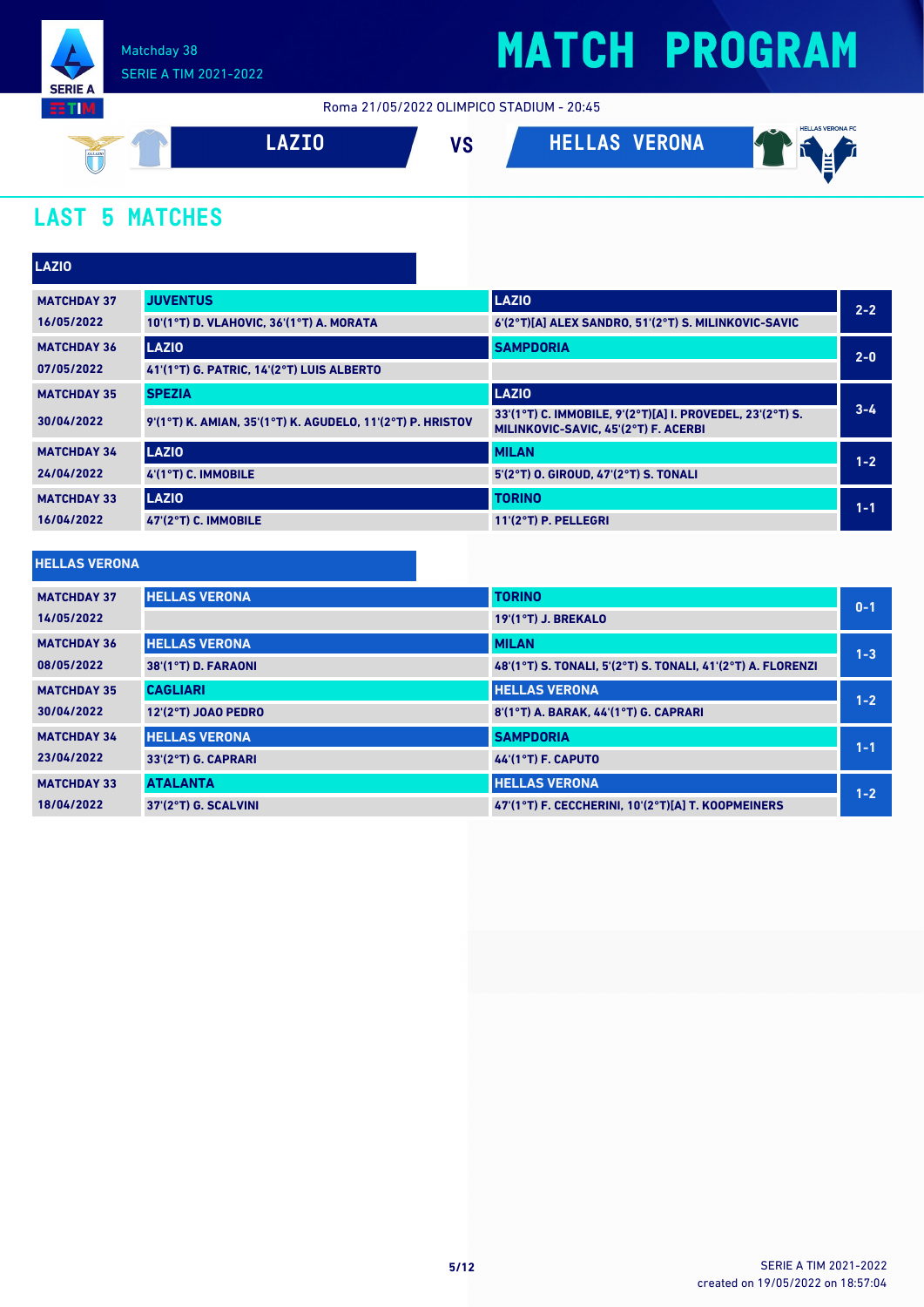

Roma 21/05/2022 OLIMPICO STADIUM - 20:45

| <b>LAZIO</b><br>SSLAZIO                  | <b>HELLAS VERONA</b><br><b>VS</b> | <b>HELLAS VERONA FC</b> |
|------------------------------------------|-----------------------------------|-------------------------|
| <b>TEAMS COMPARISON (Average values)</b> | <b>LAZIO</b>                      | <b>HELLAS VERONA</b>    |
| <b>Goals For</b>                         | $\overline{2}$                    | 1.68                    |
| <b>Goals Conceded</b>                    | 1.49                              | 1.51                    |
| <b>Attempts</b>                          | 11.76                             | 12.24                   |
| Attempts on target                       | 5.08                              | 4.14                    |
| <b>Assists</b>                           | 1.27                              | 1.05                    |
| <b>Attacking Plays</b>                   | 32.32                             | 32.11                   |
| <b>Passes Completed</b>                  | 498.86                            | 320.7                   |
| Passes Completed (%)                     | 87%                               | 77%                     |
| <b>Fouls Committed</b>                   | 11.68                             | 14.62                   |
| <b>Dribbling</b>                         | 8.95                              | 8.38                    |
| <b>Team Defense Position</b>             | 51.21m                            | 50.61m                  |
| <b>Key Passes</b>                        | 7.57                              | 7.73                    |

| <b>Key Passes</b>                     | 7.57  | 7.73  |
|---------------------------------------|-------|-------|
| <b>Offsides</b>                       | 1.16  | 2.51  |
| <b>Corners</b>                        | 4.59  | 4.38  |
| <b>Cross Completed</b>                | 4.76  | 5.14  |
| <b>Defensive Half Ball Possession</b> | 00'29 | 00'21 |
| <b>Attacking Half Ball Possession</b> | 00'20 | 00'18 |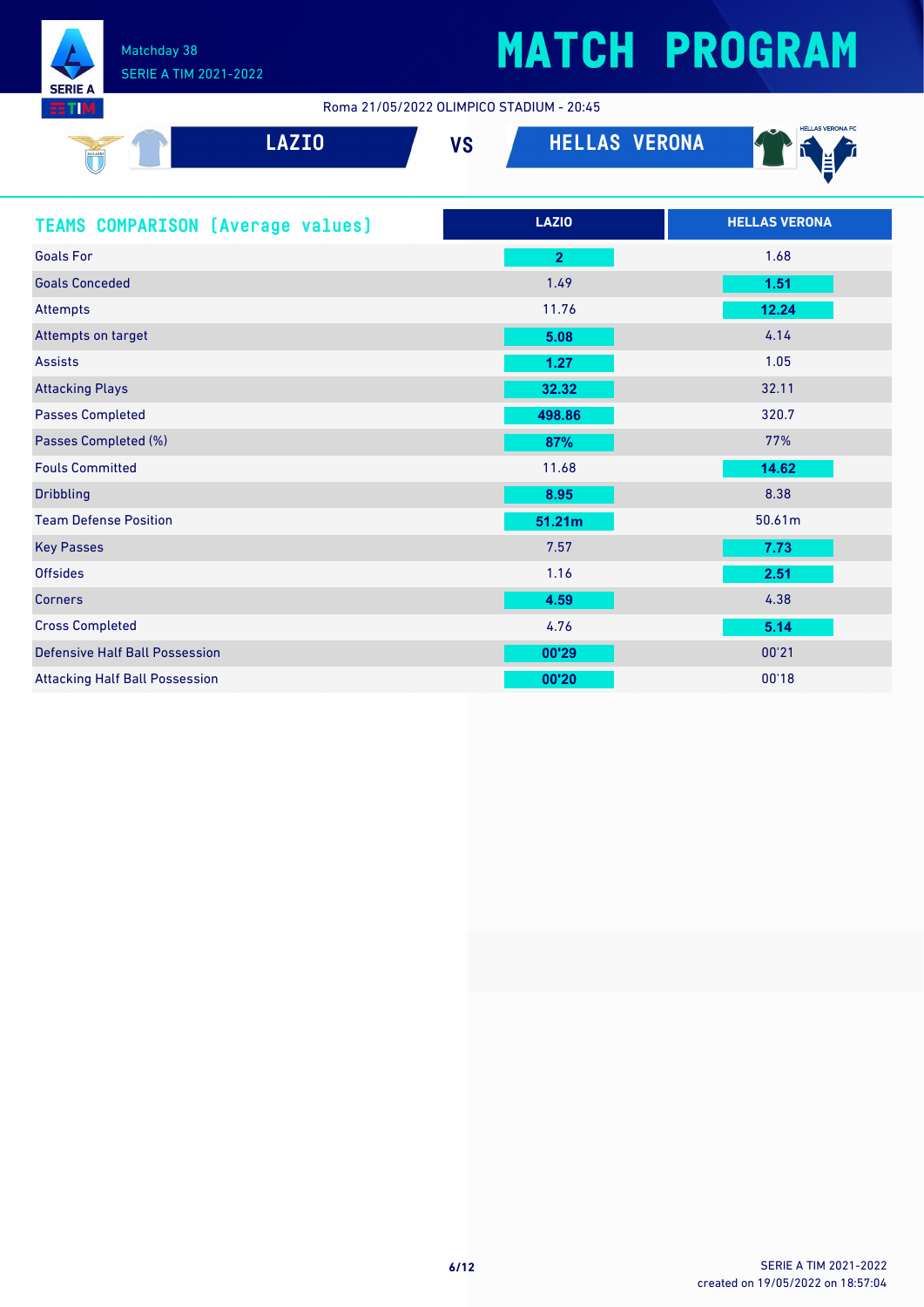

Roma 21/05/2022 OLIMPICO STADIUM - 20:45

**LAZIO VS HELLAS VERONA**



### **ATHLETICS PERFORMANCE**

| <b>LAZIO</b>             | Caps (Min.) | Average (Km) | <b>AVG Sprint</b><br>(Km) | <b>HELLAS VERONA</b>  | Caps (Min.) | <b>Average (Km)</b> | <b>AVG Sprint</b><br>(Km) |
|--------------------------|-------------|--------------|---------------------------|-----------------------|-------------|---------------------|---------------------------|
| 21 S. MILINKOVIC-SAVIC   | 36 (3201')  | 11.659       | 0.944                     | <b>7</b> A. BARAK     | 29 (2497')  | 10.757              | 0.855                     |
| 17 C. IMMOBILE           | 31(2871)    | 10.818       | 1.147                     | <b>14 I. ILIC</b>     | 32 (2664')  | 10.305              | 0.876                     |
| <b>3 LUIZ FELIPE</b>     | 30(2614)    | 10.503       | 0.644                     | <b>5</b> D. FARAONI   | 31(2647)    | 10.26               | 1.071                     |
| 33 F. ACERBI             | 29 (2609')  | 10.499       | 0.798                     | 27 P. DAWIDOWICZ      | 16 (1284')  | 10.005              | 0.751                     |
| 77 A. MARUSIC            | 32 (2800')  | 10.027       | 0.942                     | 61 A. TAMEZE          | 37 (2688')  | 9.637               | 0.844                     |
| 10 LUIS ALBERTO          | 34 (2482')  | 9.788        | 0.822                     | 99 G. SIMEONE         | 34 (2733')  | 9.576               | 0.912                     |
| <b>7 FELIPE ANDERSON</b> | 37 (2956')  | 9.743        | 1.105                     | 8 D. LAZOVIC          | 33 (2835')  | 9.473               | 1.173                     |
| 4 G. PATRIC              | 24 (1737')  | 9.545        | 0.697                     | 10 G. CAPRARI         | 34 (2799')  | 9.41                | 0.854                     |
| 23 E. HYSAJ              | 29 (2149')  | 9.469        | 0.946                     | 16 N. CASALE          | 35 (2681')  | 9.268               | 0.715                     |
| 20 M. ZACCAGNI           | 28 (1948')  | 9.179        | 0.999                     | 21 K. GUNTER          | 30(2571)    | 9.085               | 0.438                     |
| 32 D. CATALDI            | 31 (1729')  | 9.164        | 0.755                     | 4 M. VELOSO           | 21 (1330')  | 9.083               | 0.667                     |
| 9 PEDRO                  | 31(2115)    | 8.95         | 0.905                     | 17 F. CECCHERINI      | 33 (2445')  | 8.823               | 0.608                     |
| <b>26 S. RADU</b>        | 10(605)     | 8.774        | 0.761                     | 42 D. COPPOLA         | 3(172)      | 8.671               | 0.448                     |
| 6 L. LEIVA               | 34 (1782')  | 8.699        | 0.548                     | 31 B. SUTALO          | 23 (985')   | 7.688               | 0.654                     |
| 29 M. LAZZARI            | 30 (1693')  | 8.462        | 0.948                     | 29 F. DEPAOLI         | 17 (753')   | 7.669               | 0.891                     |
| 11 J. CABRAL             | 2(126)      | 7.509        | 0.834                     | 78 M. HONGLA          | 17 (633')   | 7.048               | 0.466                     |
| 88 T. BASIC              | 28 (998')   | 7.386        | 0.775                     | 11 K. LASAGNA         | 27 (1185')  | 7.003               | 0.769                     |
| 8 J. AKPA AKPRO          | 9(330)      | 7.001        | 0.762                     | 24 D. BESSA           | 23 (819')   | 6.41                | 0.629                     |
| <b>27 R. MORO</b>        | 11(230')    | 3.329        | 0.455                     | 9 N. KALINIC          | 14(456)     | 4.782               | 0.45                      |
| <b>18 L. ROMERO</b>      | 7(81)       | 2.238        | 0.325                     | 18 M. CANCELLIERI     | 12(274)     | 3.82                | 0.432                     |
|                          |             |              |                           | <b>30 G. FRABOTTA</b> | 2(28')      | 2.46                | 0.317                     |
|                          |             |              |                           | 88 M. PRASZELIK       | 2(30')      | 2.154               | 0.237                     |
|                          |             |              |                           | <b>45 P. RETSOS</b>   | 5(70)       | 2.01                | 0.272                     |

F. TERRACCIANO 1 (9') 1.003 0.074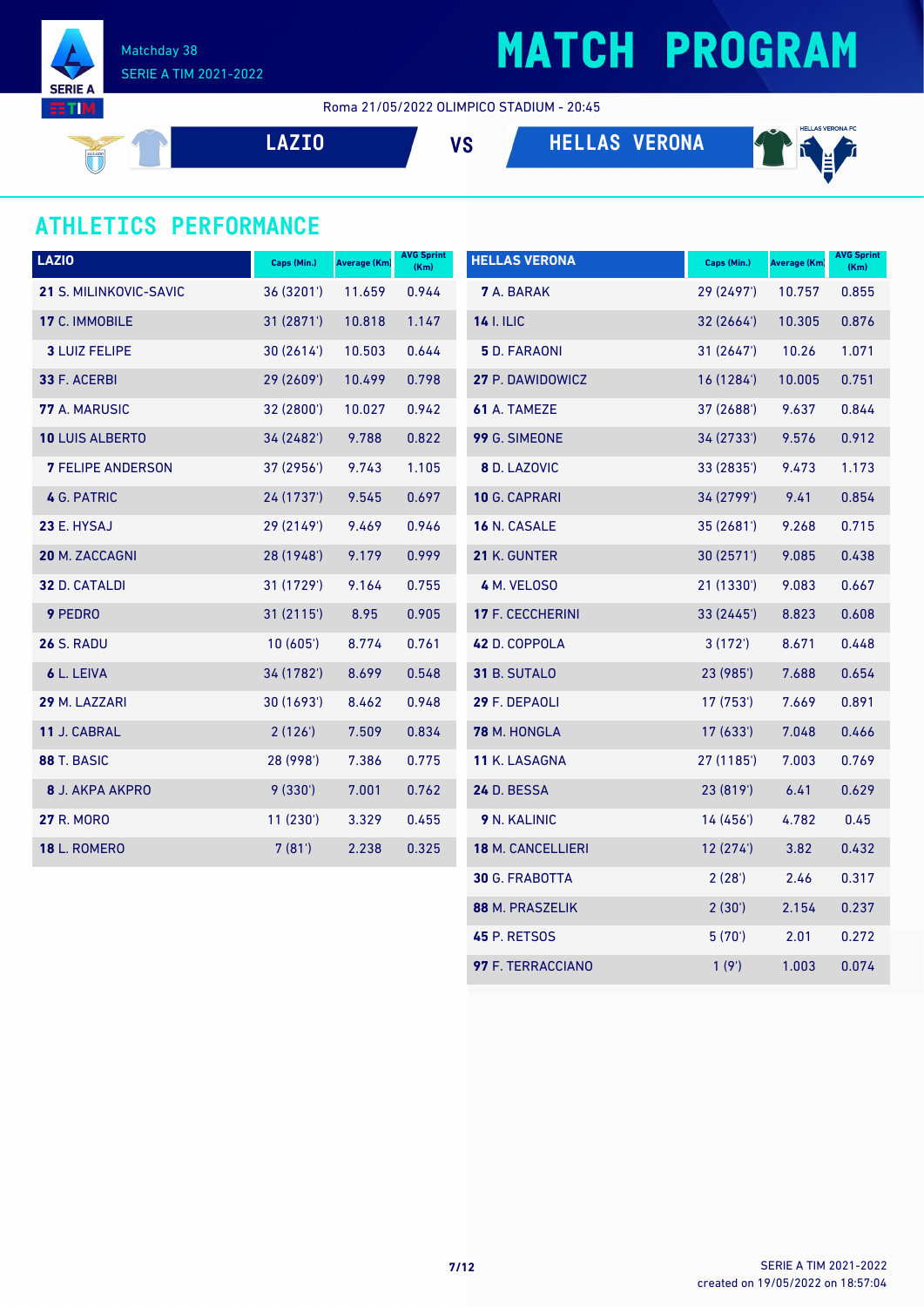Matchday 38 SERIE A TIM 2021-2022

Roma 21/05/2022 OLIMPICO STADIUM - 20:45



#### **MATCHDAY 38**

**SERIE A RTM** 

| <b>TORINO</b>     |           | vs ROMA                 | 20/05/2022 20:45 |
|-------------------|-----------|-------------------------|------------------|
| <b>GENOA</b>      | <b>VS</b> | <b>BOLOGNA</b>          | 21/05/2022 17:15 |
| <b>ATALANTA</b>   |           | vs EMPOLI               | 21/05/2022 20:45 |
| <b>FIORENTINA</b> | VS        | <b>JUVENTUS</b>         | 21/05/2022 20:45 |
| LAZIO             |           | <b>vs</b> HELLAS VERONA | 21/05/2022 20:45 |
| <b>SPEZIA</b>     |           | vs NAPOLI               | 22/05/2022 12:30 |
| <b>INTER</b>      |           | vs SAMPDORIA            | 22/05/2022 18:00 |
| <b>SASSUOLO</b>   | <b>VS</b> | <b>MILAN</b>            | 22/05/2022 18:00 |
| SALERNITANA       | <b>VS</b> | <b>UDINESE</b>          | 22/05/2022 21:00 |
| <b>VENEZIA</b>    | <b>VS</b> | CAGLIARI                | 22/05/2022 21:00 |

#### **SERIE A TIM TABLE**

|                      | <b>PTS</b> | P  | W              | D              | L              | GF | GA | <b>GOAL DIFF.</b> |
|----------------------|------------|----|----------------|----------------|----------------|----|----|-------------------|
| <b>MILAN</b>         | 83         | 37 | 25             | $\bf 8$        | 4              | 66 | 31 | $+35$             |
| <b>INTER</b>         | 81         | 37 | 24             | 9              | 4              | 81 | 32 | $+49$             |
| <b>NAPOLI</b>        | 76         | 37 | 23             | $\overline{7}$ | 7              | 71 | 31 | $+40$             |
| <b>JUVENTUS</b>      | 70         | 37 | 20             | 10             | $\overline{7}$ | 57 | 35 | $+22$             |
| <b>LAZIO</b>         | 63         | 37 | 18             | 9              | 10             | 74 | 55 | $+19$             |
| <b>ROMA</b>          | 60         | 37 | 17             | 9              | 11             | 56 | 43 | $+13$             |
| <b>FIORENTINA</b>    | 59         | 37 | 18             | 5              | 14             | 57 | 51 | $+6$              |
| <b>ATALANTA</b>      | 59         | 37 | 16             | 11             | 10             | 65 | 47 | $+18$             |
| <b>HELLAS VERONA</b> | 52         | 37 | 14             | 10             | 13             | 62 | 56 | $+6$              |
| <b>TORINO</b>        | 50         | 37 | 13             | 11             | 13             | 46 | 38 | $+8$              |
| <b>SASSUOLO</b>      | 50         | 37 | 13             | 11             | 13             | 64 | 63 | $+1$              |
| <b>UDINESE</b>       | 44         | 37 | 10             | 14             | 13             | 57 | 58 | $-1$              |
| <b>BOLOGNA</b>       | 43         | 37 | 11             | 10             | 16             | 43 | 55 | $-12$             |
| <b>EMPOLI</b>        | 38         | 37 | 9              | 11             | 17             | 49 | 70 | $-21$             |
| <b>SAMPDORIA</b>     | 36         | 37 | 10             | 6              | 21             | 46 | 60 | $-14$             |
| <b>SPEZIA</b>        | 36         | 37 | 10             | 6              | 21             | 41 | 68 | $-27$             |
| <b>SALERNITANA</b>   | 31         | 37 | 7              | 10             | 20             | 33 | 74 | $-41$             |
| <b>CAGLIARI</b>      | 29         | 37 | $\overline{6}$ | 11             | 20             | 34 | 68 | $-34$             |
| <b>GENOA</b>         | 28         | 37 | 4              | 16             | 17             | 27 | 59 | $-32$             |
| <b>VENEZIA</b>       | 26         | 37 | 6              | 8              | 23             | 34 | 69 | $-35$             |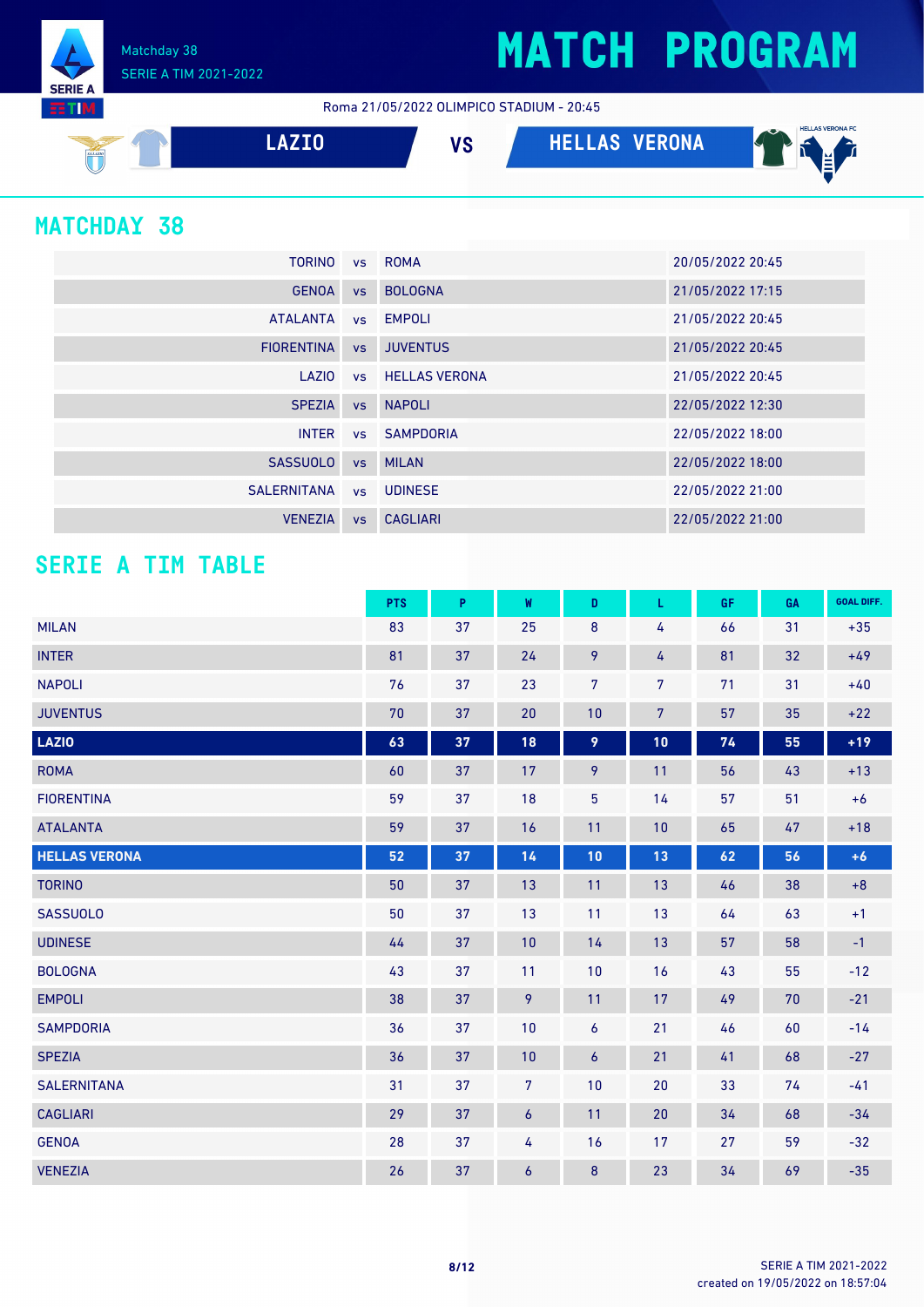

Roma 21/05/2022 OLIMPICO STADIUM - 20:45





#### **PLAYERS RANKING**

 $\frac{1}{\sqrt{2}}$ 

|               | <b>TOP SCORERS</b> | <b>Goals (Penalties)</b> |       |
|---------------|--------------------|--------------------------|-------|
| 1             | <b>C. IMMOBILE</b> | <b>LAZ</b>               | 27(7) |
| $\mathcal{P}$ | D. VLAHOVIC        | <b>JUV</b>               | 24(5) |
| 3             | L. MARTINEZ        | <b>INT</b>               | 21(3) |
| 4             | <b>G. SCAMACCA</b> | <b>SAS</b>               | 16(1) |
| 4             | <b>G. SIMEONE</b>  | <b>VER</b>               | 16(0) |
| 6             | <b>D. BERARDI</b>  | <b>SAS</b>               | 15(6) |
| 6             | <b>T. ABRAHAM</b>  | <b>ROM</b>               | 15(2) |
| 8             | <b>V. OSIMHEN</b>  | <b>NAP</b>               | 14(0) |
| 8             | M. ARNAUTOVIC      | <b>BOL</b>               | 14(2) |
| 10            | F. DZFKO           | <b>INT</b>               | 13(0) |

#### **TEAMS RANKING**

|                         | <b>TEAMS RANKING</b>  | <b>Goals - Goals per game</b> |                         |
|-------------------------|-----------------------|-------------------------------|-------------------------|
| 1                       | <b>INTER</b>          | 81                            | 2.19                    |
| $\overline{\mathbf{2}}$ | <b>LAZIO</b>          | 74                            | $\overline{\mathbf{2}}$ |
| 3                       | <b>NAPOLI</b>         | 71                            | 1.92                    |
| 4                       | <b>MILAN</b>          | 66                            | 1.78                    |
| 5                       | <b>ATALANTA</b>       | 65                            | 1.76                    |
| 6                       | <b>SASSUOLO</b>       | 64                            | 1.73                    |
| 7                       | <b>HELLAS VERONA</b>  | 62                            | 1.68                    |
| 8                       | <b>FIORENTINA</b>     | 57                            | 1.54                    |
| 8                       | <b>JUVENTUS</b>       | 57                            | 1.54                    |
| 8                       | <b>UDINESE</b>        | 57                            | 1.54                    |
| 11                      | <b>ROMA</b>           | 56                            | 1.51                    |
| 12                      | <b>EMPOLI</b>         | 49                            | 1.32                    |
|                         | <b>13 SAMPDORIA</b>   | 46                            | 1.24                    |
|                         | 13 TORINO             | 46                            | 1.24                    |
| 15                      | <b>BOLOGNA</b>        | 43                            | 1.16                    |
|                         | 16 SPEZIA             | 41                            | 1.11                    |
| 17                      | <b>CAGLIARI</b>       | 34                            | 0.92                    |
|                         | 17 VENEZIA            | 34                            | 0.92                    |
|                         | <b>19 SALERNITANA</b> | 33                            | 0.89                    |
|                         | 20 GENOA              | 27                            | 0.73                    |

|                | <b>TEAMS RANKING</b> | <b>Att.-On Target-Off Target-Blocked</b> |     |     |     |
|----------------|----------------------|------------------------------------------|-----|-----|-----|
| 1              | <b>INTER</b>         | 650                                      | 242 | 243 | 165 |
| $\overline{2}$ | <b>ROMA</b>          | 587                                      | 192 | 220 | 175 |
| 3              | <b>MILAN</b>         | 582                                      | 184 | 234 | 164 |
| 4              | <b>NAPOLI</b>        | 569                                      | 197 | 217 | 155 |
| 5              | <b>ATALANTA</b>      | 564                                      | 166 | 225 | 173 |
| 6              | <b>SASSUOLO</b>      | 561                                      | 210 | 196 | 155 |
| 7              | <b>JUVENTUS</b>      | 522                                      | 172 | 226 | 124 |
| $\bf 8$        | <b>FIORENTINA</b>    | 500                                      | 182 | 200 | 118 |
| 9              | <b>EMPOLI</b>        | 490                                      | 161 | 187 | 142 |
| 9              | <b>UDINESE</b>       | 490                                      | 176 | 186 | 128 |
| 11             | <b>TORINO</b>        | 463                                      | 152 | 190 | 121 |
| 12             | <b>HELLAS VERONA</b> | 453                                      | 153 | 181 | 119 |
| 13             | <b>LAZIO</b>         | 435                                      | 188 | 158 | 89  |
| 14             | <b>BOLOGNA</b>       | 428                                      | 145 | 175 | 108 |
| 15             | <b>SALERNITANA</b>   | 406                                      | 130 | 164 | 112 |
| 16             | <b>CAGLIARI</b>      | 393                                      | 117 | 167 | 109 |
| 17             | <b>GENOA</b>         | 386                                      | 110 | 173 | 103 |
| 18             | <b>SAMPDORIA</b>     | 383                                      | 122 | 156 | 105 |
| 19             | <b>SPEZIA</b>        | 370                                      | 131 | 139 | 100 |
| 20             | <b>VENEZIA</b>       | 348                                      | 119 | 149 | 80  |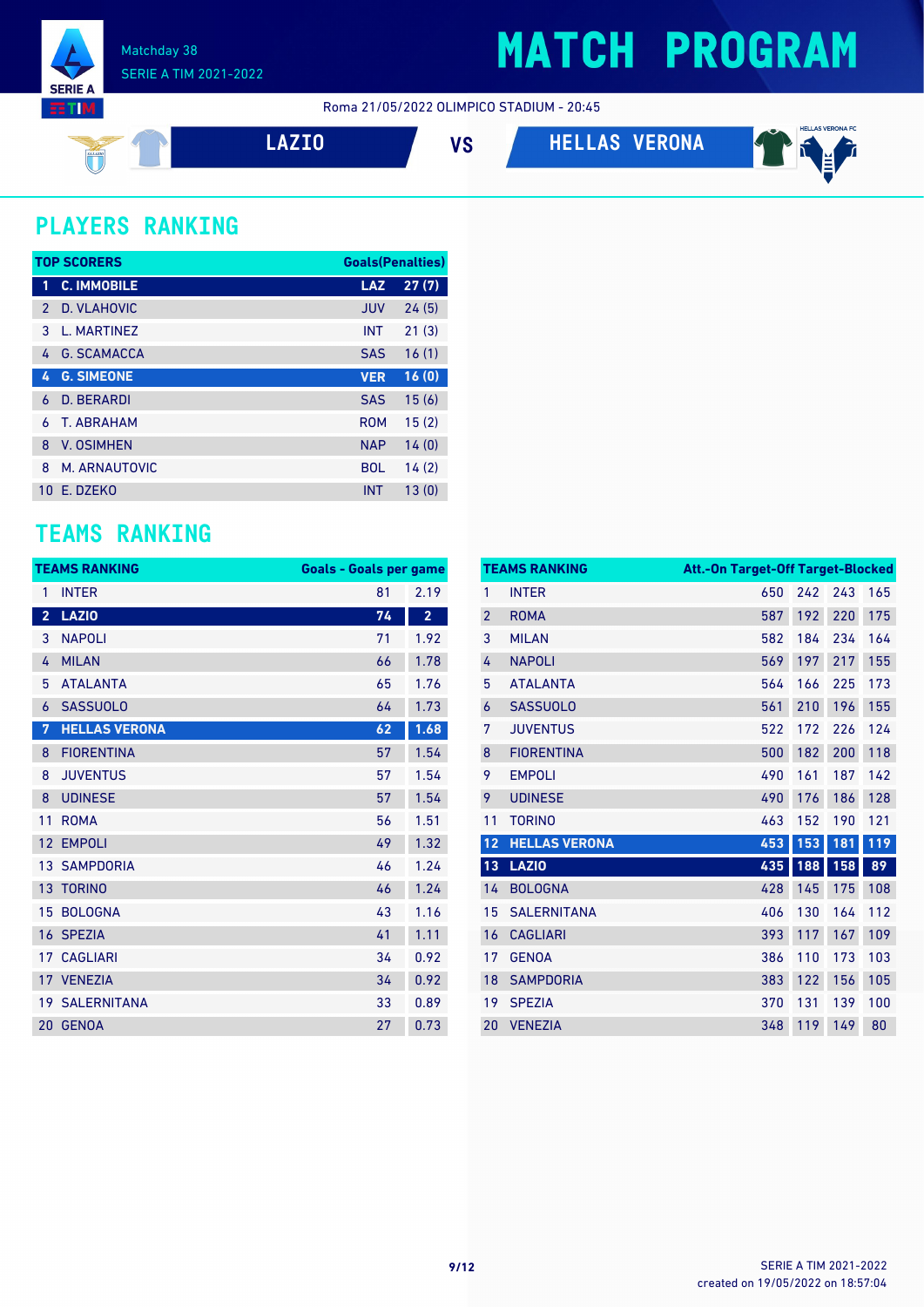Matchday 38 SERIE A TIM 2021-2022

**SERIE A** ETIM

### **MATCH PROGRAM**

Roma 21/05/2022 OLIMPICO STADIUM - 20:45

**LAZIO VS HELLAS VERONA**



| <b>TEAMS RANKING</b>   |    | <b>Assists - Avg</b> |
|------------------------|----|----------------------|
| 1 INTER                | 55 | 1.49                 |
| 2 LAZIO                | 47 | 1.27                 |
| <b>3 ATALANTA</b>      | 45 | 1.22                 |
| <b>3 NAPOLI</b>        | 45 | 1.22                 |
| <b>5 HELLAS VERONA</b> | 39 | 1.05                 |
| <b>6 JUVENTUS</b>      | 37 | 1.00                 |
| 7 SASSUOLO             | 36 | 0.97                 |
| 8 MILAN                | 35 | 0.95                 |
| 9 BOLOGNA              | 34 | 0.92                 |
| 9 UDINESE              | 34 | 0.92                 |
| 11 ROMA                | 31 | 0.84                 |
| <b>12 FIORENTINA</b>   | 30 | 0.81                 |
| <b>13 SAMPDORIA</b>    | 29 | 0.78                 |
| <b>14 TORINO</b>       | 26 | 0.70                 |
| <b>15 EMPOLI</b>       | 25 | 0.68                 |
| <b>15 SPEZIA</b>       | 25 | 0.68                 |
| <b>17 CAGI JARI</b>    | 24 | 0.65                 |
| <b>18 VENEZIA</b>      | 23 | 0.62                 |
| <b>19 GENOA</b>        | 19 | 0.51                 |
| <b>20 SALERNITANA</b>  | 18 | 0.49                 |

**TEAMS RANKING Key Passes\*** 1 INTER 11.54 ATALANTA 10.7 3 NAPOLI 10.59 ROMA 10.59 MILAN 10.32 SASSUOLO 10.24 JUVENTUS 9.35 8 FIORENTINA 9.3 TORINO 8.76 10 UDINESE 8.73 11 EMPOLI 8.41 12 BOLOGNA 8.22 **HELLAS VERONA 7.73 LAZIO 7.57** 15 SALERNITANA 7.16 16 CAGLIARI 7.14 17 SAMPDORIA 6.97 GENOA 6.84 SPEZIA 6.54

|                | <b>TEAMS RANKING</b>    | <b>Passes completed - % *</b> |    |
|----------------|-------------------------|-------------------------------|----|
| 1              | <b>LAZIO</b>            | 498.86                        | 87 |
| $\overline{2}$ | <b>NAPOLI</b>           | 486.97                        | 87 |
| 3              | <b>INTER</b>            | 454.27                        | 86 |
| 4              | <b>FIORENTINA</b>       | 427.27                        | 85 |
| 5              | <b>SASSUOLO</b>         | 427.16                        | 85 |
| 6              | <b>ATALANTA</b>         | 419.27                        | 82 |
| 7              | <b>JUVENTUS</b>         | 412.57                        | 85 |
| 8              | <b>MILAN</b>            | 391.43                        | 83 |
| 9              | <b>ROMA</b>             | 376.59                        | 83 |
| 10             | <b>BOLOGNA</b>          | 358                           | 81 |
| 11             | <b>TORINO</b>           | 340.89                        | 79 |
|                | <b>12 HELLAS VERONA</b> | 320.7                         | 77 |
|                | <b>13 SAMPDORIA</b>     | 312.78                        | 77 |
|                | 14 EMPOLI               | 309.27                        | 79 |
|                | <b>15 UDINESE</b>       | 284.35                        | 79 |
|                | 16 SPEZIA               | 282.89                        | 76 |
|                | 17 VENEZIA              | 280.43                        | 78 |
|                | <b>18 CAGLIARI</b>      | 276.16                        | 75 |
|                | 19 GENOA                | 270.7                         | 74 |
|                | <b>20 SALERNITANA</b>   | 255.41                        | 76 |
|                |                         |                               |    |

\*Average Values

|               | <b>TEAMS RANKING</b>  | Recoveries* |
|---------------|-----------------------|-------------|
| 1             | <b>HELLAS VERONA</b>  | 63.05       |
| $\mathcal{P}$ | <b>ATALANTA</b>       | 59.59       |
| 3             | <b>GENOA</b>          | 57.76       |
| 4             | <b>MILAN</b>          | 55.68       |
| 5             | <b>TORINO</b>         | 54.46       |
| 6             | <b>SAMPDORIA</b>      | 53.32       |
| 7             | <b>UDINESE</b>        | 52.24       |
| 8             | <b>INTER</b>          | 52.05       |
| 9             | <b>JUVENTUS</b>       | 51.86       |
|               | 10 EMPOLI             | 51.46       |
| 11            | <b>CAGLIARI</b>       | 51.16       |
|               | 12 ROMA               | 51.11       |
|               | <b>13 NAPOLI</b>      | 50.97       |
|               | 14 SPEZIA             | 50.95       |
|               | 15 BOLOGNA            | 50.73       |
|               | <b>16 LAZIO</b>       | 50.41       |
|               | 17 VENEZIA            | 50.03       |
|               | 18 SASSUOLO           | 49.65       |
|               | <b>19 FIORENTINA</b>  | 48.05       |
|               | <b>20 SALERNITANA</b> | 47.57       |
|               |                       |             |

\* Valori medi per partita.

| 20 VENEZIA                 | 5.92 |
|----------------------------|------|
| * Valori medi per partita. |      |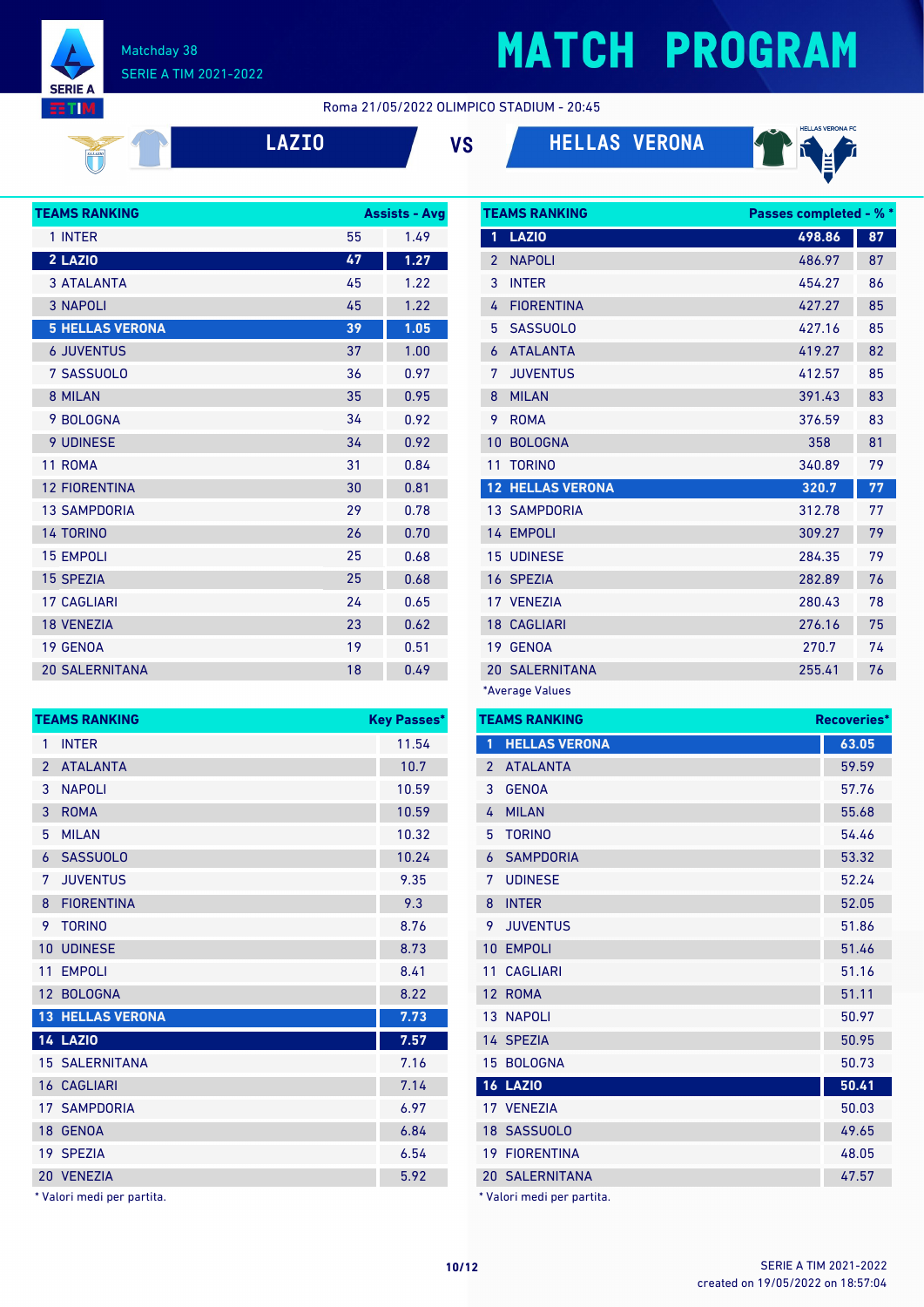

#### Roma 21/05/2022 OLIMPICO STADIUM - 20:45

|  | ÷. |  | ı |
|--|----|--|---|
|  |    |  |   |

**LAZIO VS HELLAS VERONA**

**TEAMS DANKING** 



|                 | <b>TEAMS RANKING</b>    | <b>Tot. Saves - Average</b> |      |
|-----------------|-------------------------|-----------------------------|------|
| 1               | <b>VENEZIA</b>          | 154                         | 4.16 |
| $\overline{2}$  | <b>EMPOLI</b>           | 143                         | 3.86 |
| 3               | <b>SPEZIA</b>           | 139                         | 3.76 |
| 4               | <b>SALERNITANA</b>      | 138                         | 3.73 |
| 5               | <b>BOLOGNA</b>          | 128                         | 3.46 |
| 6               | <b>GENOA</b>            | 123                         | 3.32 |
| 7               | <b>SAMPDORIA</b>        | 119                         | 3.22 |
| 8               | <b>CAGLIARI</b>         | 117                         | 3.16 |
| 9               | <b>SASSUOLO</b>         | 108                         | 2.92 |
| 10              | <b>ROMA</b>             | 104                         | 2.81 |
| 11              | <b>NAPOLI</b>           | 102                         | 2.76 |
|                 | <b>12 HELLAS VERONA</b> | 99                          | 2.68 |
|                 | <b>13 UDINESE</b>       | 95                          | 2.57 |
|                 | 14 MILAN                | 93                          | 2.51 |
|                 | 15 INTER                | 93                          | 2.51 |
|                 | <b>16 ATALANTA</b>      | 93                          | 2.51 |
| 17 <sup>2</sup> | <b>JUVENTUS</b>         | 88                          | 2.38 |
|                 | <b>18 LAZIO</b>         | 85                          | 2.3  |
|                 | <b>19 TORINO</b>        | 81                          | 2.19 |
|                 | <b>20 FIORENTINA</b>    | 77                          | 2.08 |

| 1              | <b>LAZIO</b>          | 112.396 |
|----------------|-----------------------|---------|
| $\overline{2}$ | <b>INTER</b>          | 111.426 |
| 3              | <b>EMPOLI</b>         | 111.238 |
| 4              | <b>ATALANTA</b>       | 110.828 |
| 5              | <b>HELLAS VERONA</b>  | 109.876 |
| 6              | <b>VENEZIA</b>        | 108.83  |
| 7              | <b>GENOA</b>          | 108.724 |
| 8              | <b>JUVENTUS</b>       | 108.051 |
| 9              | <b>ROMA</b>           | 107.961 |
| 10             | <b>CAGLIARI</b>       | 107.388 |
| 11             | <b>SPEZIA</b>         | 106.994 |
|                | <b>12 SALERNITANA</b> | 106.961 |
|                | 13 MILAN              | 106.775 |
|                | 14 TORINO             | 106.462 |
|                | <b>15 NAPOLI</b>      | 105.929 |
|                | <b>16 SAMPDORIA</b>   | 105.787 |
|                | 17 BOLOGNA            | 105.194 |
|                | 18 SASSUOLO           | 105.162 |
|                | <b>19 FIORENTINA</b>  | 105.123 |
|                | 20 UDINESE            | 103.611 |

| <b>TEAMS RANKING</b> |                       | <b>Tot. Final Third Passes - Avg.</b> |        |
|----------------------|-----------------------|---------------------------------------|--------|
| 1                    | <b>ATALANTA</b>       | 4512                                  | 121.95 |
| $\overline{2}$       | <b>NAPOLI</b>         | 4137                                  | 111.81 |
| 3                    | <b>INTER</b>          | 3899                                  | 105.38 |
| 4                    | <b>LAZIO</b>          | 3718                                  | 100.49 |
| 5                    | <b>MILAN</b>          | 3421                                  | 92.46  |
| 6                    | <b>TORINO</b>         | 3346                                  | 90.43  |
| 7                    | <b>FIORFNTINA</b>     | 3328                                  | 89.95  |
| 8                    | <b>SASSUOLO</b>       | 3255                                  | 87.97  |
| 9                    | <b>JUVENTUS</b>       | 3253                                  | 87.92  |
| 10                   | <b>HELLAS VERONA</b>  | 3176                                  | 85.84  |
| 11                   | <b>ROMA</b>           | 2911                                  | 78.68  |
| $12 \overline{ }$    | <b>BOLOGNA</b>        | 2901                                  | 78.41  |
|                      | 13 EMPOLI             | 2850                                  | 77.03  |
|                      | <b>14 UDINESE</b>     | 2658                                  | 71.84  |
|                      | <b>15 SAMPDORIA</b>   | 2422                                  | 65.46  |
|                      | 16 SPEZIA             | 2228                                  | 60.22  |
|                      | <b>17 SALERNITANA</b> | 2203                                  | 59.54  |
|                      | <b>18 CAGLIARI</b>    | 2172                                  | 58.7   |
| 19                   | <b>GENOA</b>          | 2120                                  | 57.3   |
| 20                   | <b>VENEZIA</b>        | 1973                                  | 53.32  |

| <b>TEAMS RANKING</b> |                       | <b>Tot. Dribbling - Average</b> |       |  |
|----------------------|-----------------------|---------------------------------|-------|--|
| 1                    | <b>MILAN</b>          | 443                             | 11.97 |  |
| $\overline{2}$       | <b>SASSUOLO</b>       | 396                             | 10.7  |  |
| 3                    | <b>ATALANTA</b>       | 364                             | 9.84  |  |
| 4                    | <b>JUVENTUS</b>       | 357                             | 9.65  |  |
| 5                    | <b>NAPOLI</b>         | 351                             | 9.49  |  |
| 6                    | <b>UDINESE</b>        | 350                             | 9.46  |  |
| 7                    | <b>LAZIO</b>          | 331                             | 8.95  |  |
| 8                    | <b>ROMA</b>           | 326                             | 8.81  |  |
| 9                    | <b>BOLOGNA</b>        | 320                             | 8.65  |  |
| 10 <sup>1</sup>      | <b>HELLAS VERONA</b>  | 310                             | 8.38  |  |
|                      | <b>11 SALERNITANA</b> | 305                             | 8.24  |  |
|                      | 12 GENOA              | 298                             | 8.05  |  |
|                      | 13 VENEZIA            | 295                             | 7.97  |  |
|                      | <b>14 FIORENTINA</b>  | 290                             | 7.84  |  |
|                      | <b>15 TORINO</b>      | 287                             | 7.76  |  |
| 16                   | <b>EMPOLI</b>         | 286                             | 7.73  |  |
| 17                   | <b>SPEZIA</b>         | 281                             | 7.59  |  |
| 18                   | <b>INTER</b>          | 250                             | 6.76  |  |
|                      | 19 CAGLIARI           | 243                             | 6.57  |  |
|                      | <b>20 SAMPDORIA</b>   | 222                             | 6     |  |